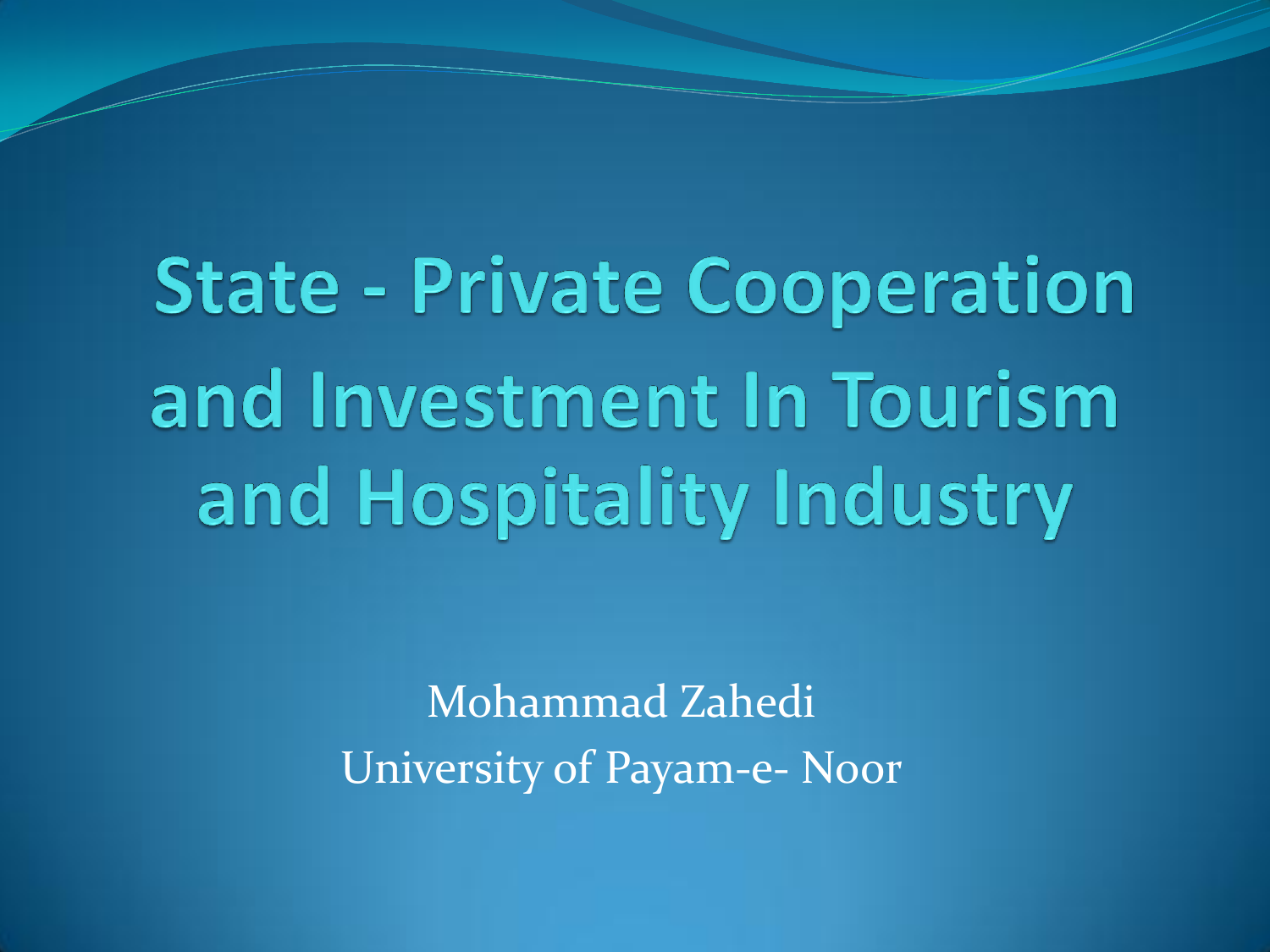There is no doubt about the positive effects of tourism But we know that it must be sustainable: Environmentally, socio-cultural, economically and Financially

Sustainability from the financial point of view consider the possibility to act in a profitable manner. So the investors should invest in the right way: Who, where , when and how?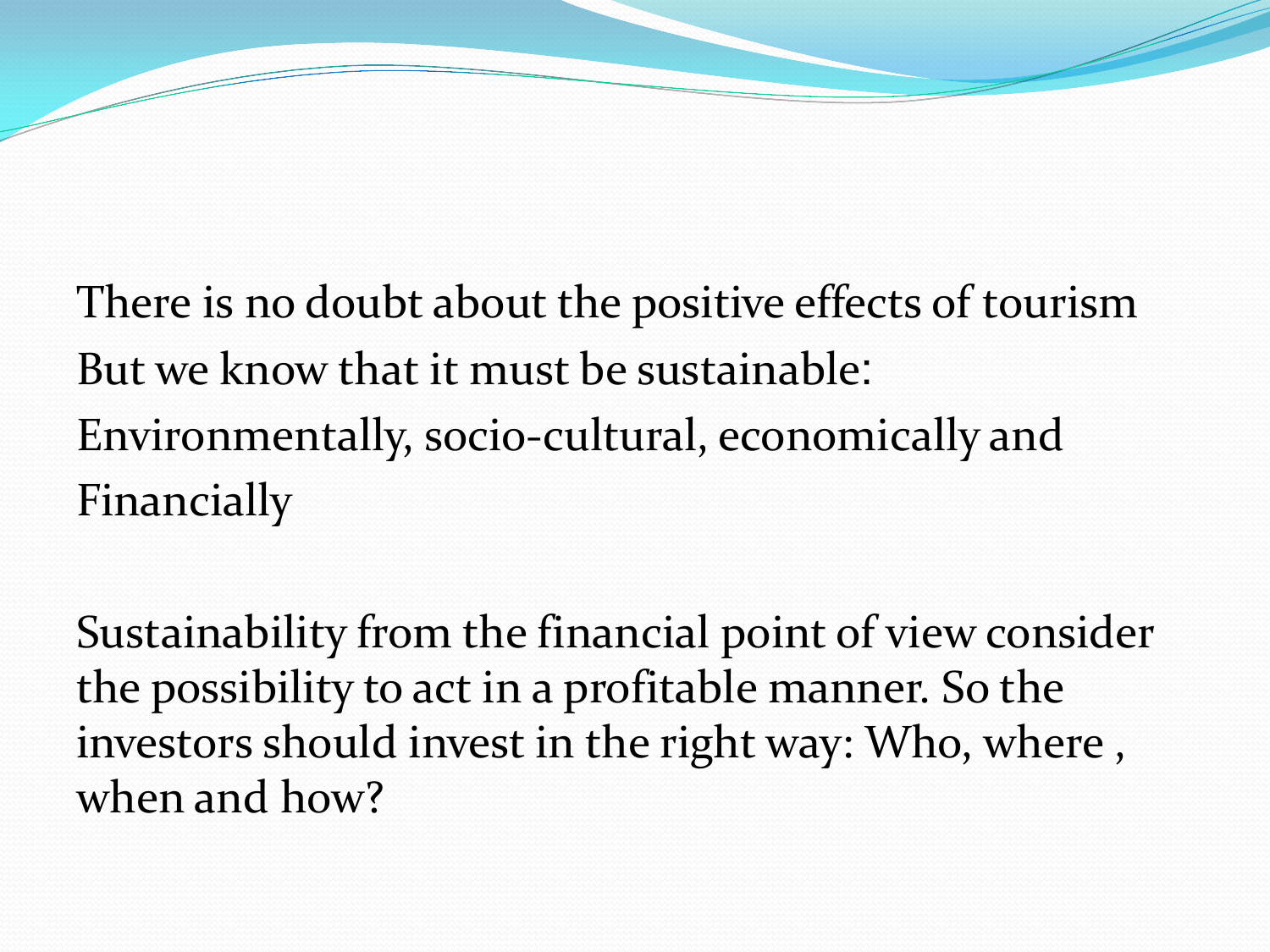Look at the following phrases:

- Most of National Air lines around the world are bankrupted without state subsidies

- State is not a successful Hotelier

- Private sector is not enthusiast in infrastructures investment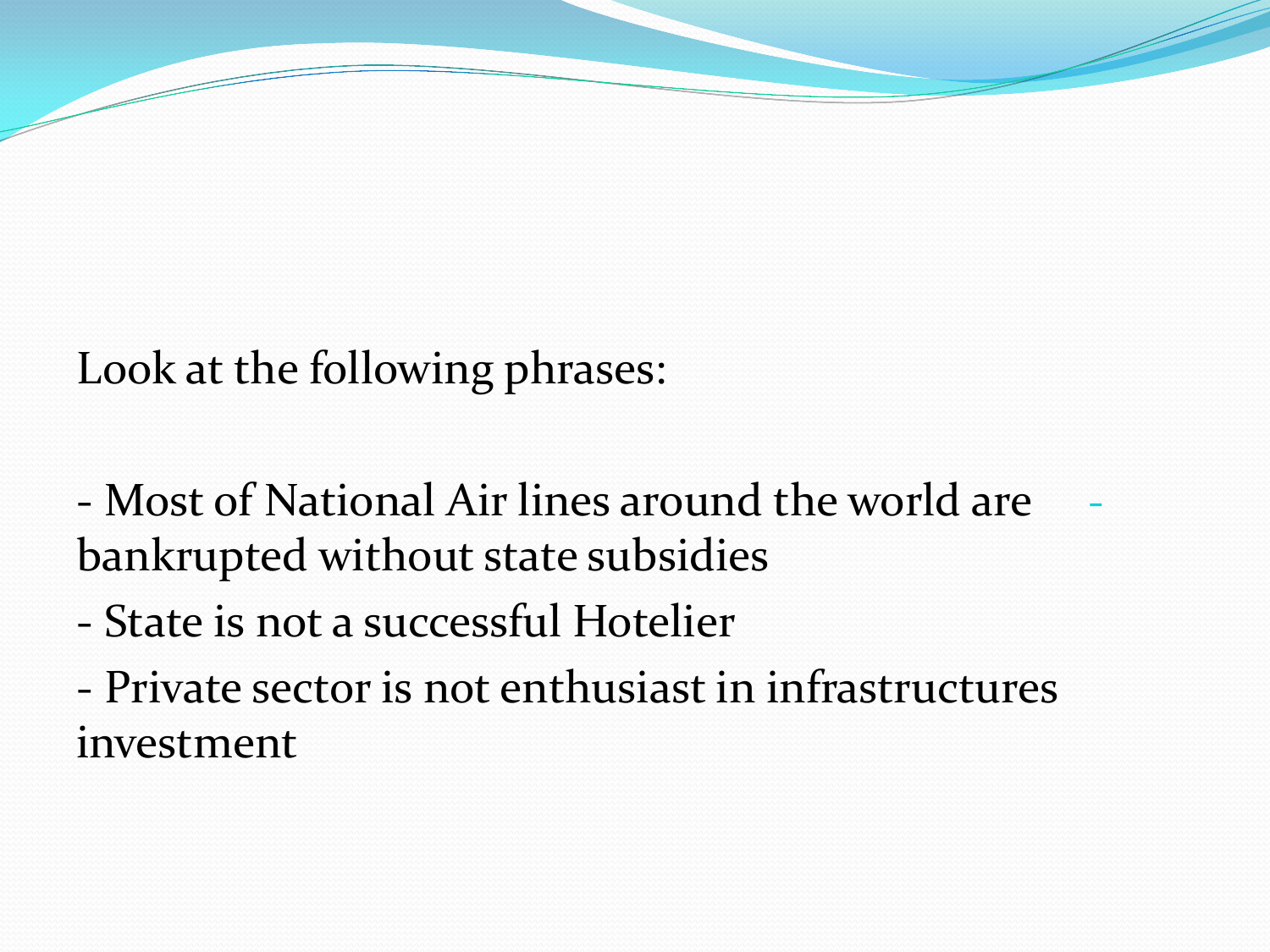The key question here is :

Who must invest in Tourism & Hospitality industry?

In Developing countries there is a quest for state intervention in Tourism and Hospitality industry development. What should they do?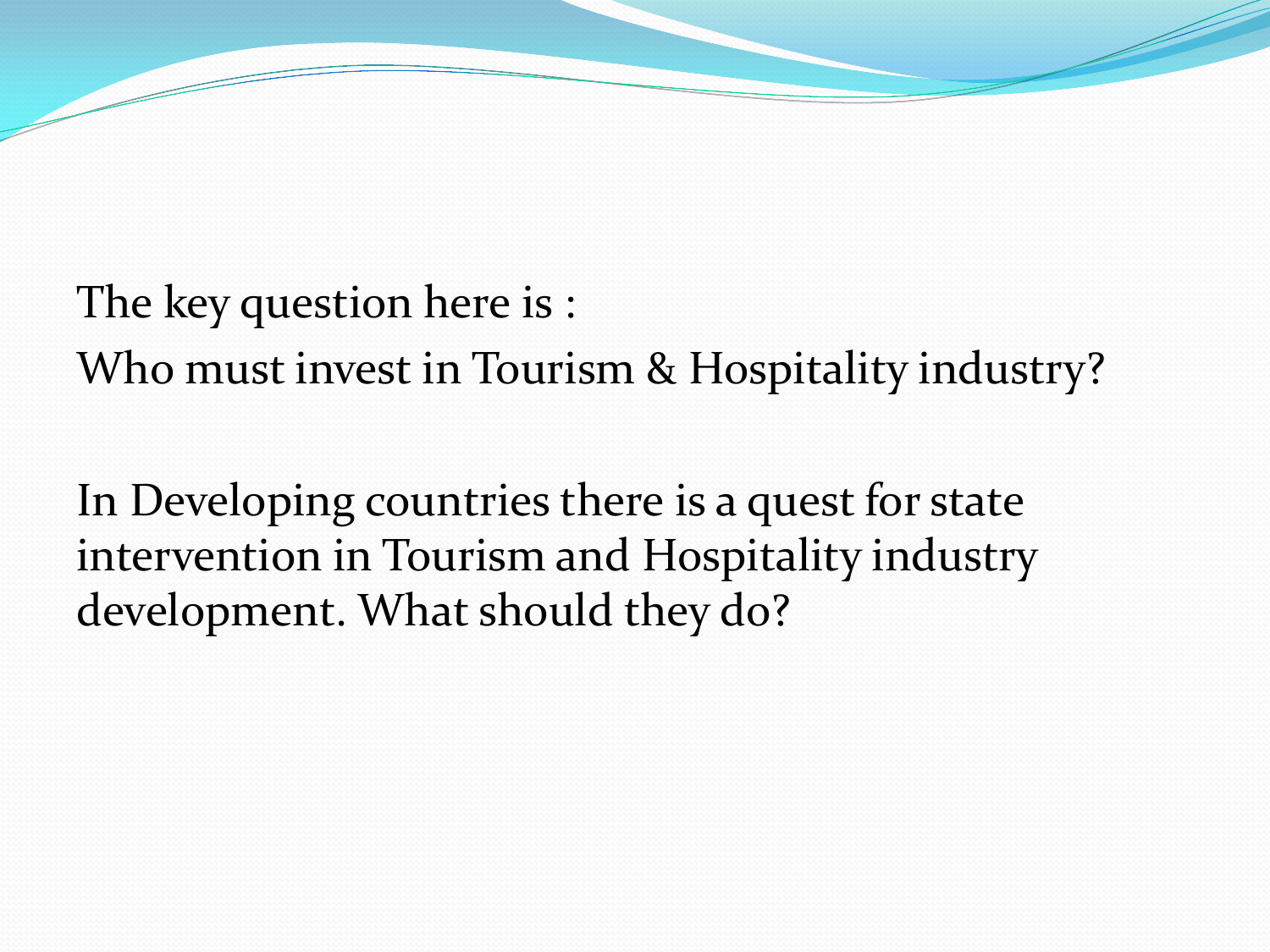The Classical school of thought suggests that State should try to minimize it's role in the economy.

The public sector economics , today, presents more obvious answers:

State should intervene in the economy to provide Public goods and to manage the externalities, Those called Market Failures.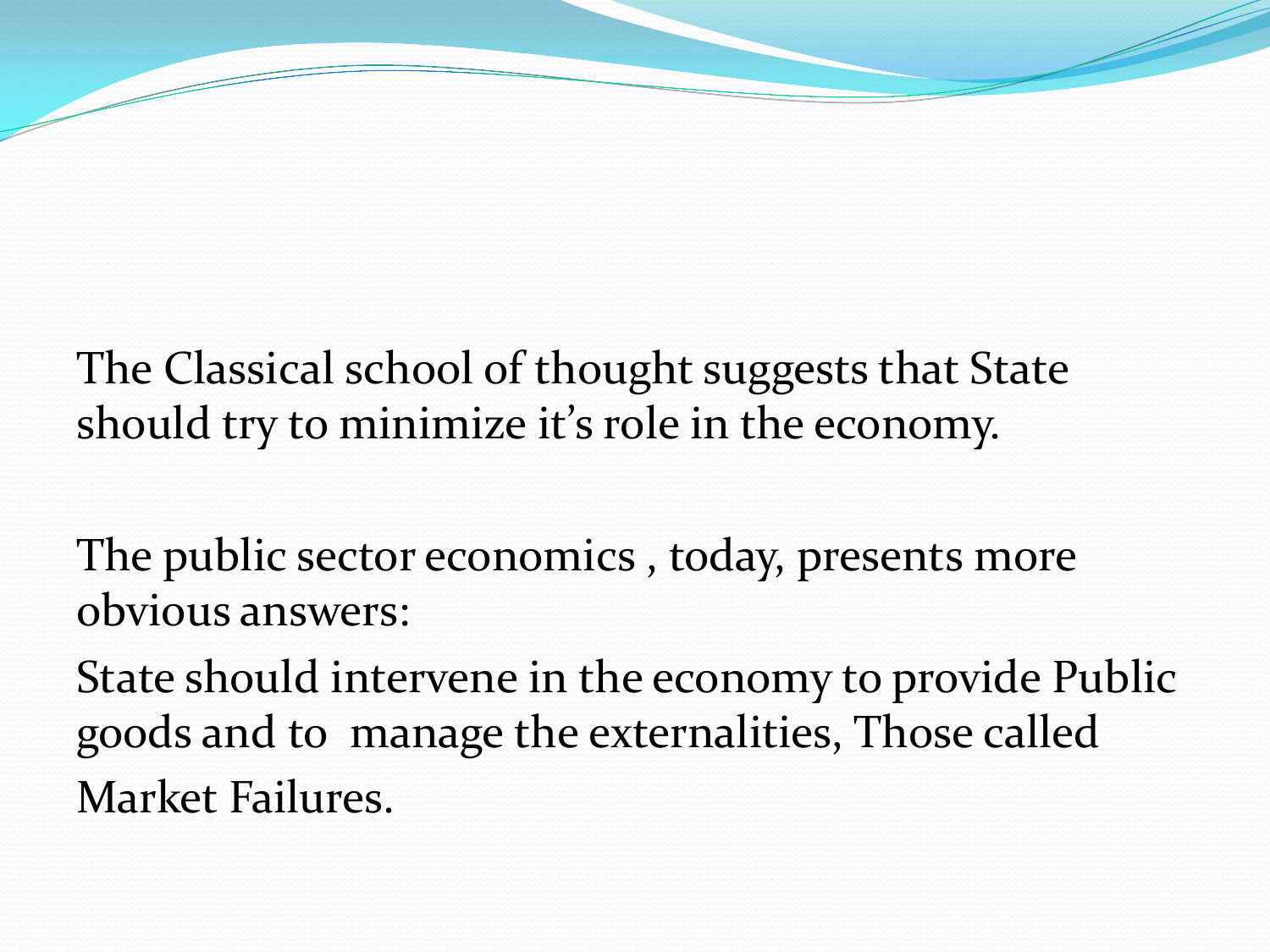## Public and Private products

|                 | <b>Allocate</b>   | Non allocate     |
|-----------------|-------------------|------------------|
| Competitive     | Pure private good | Private good     |
| Non competitive | Public good       | Pure public good |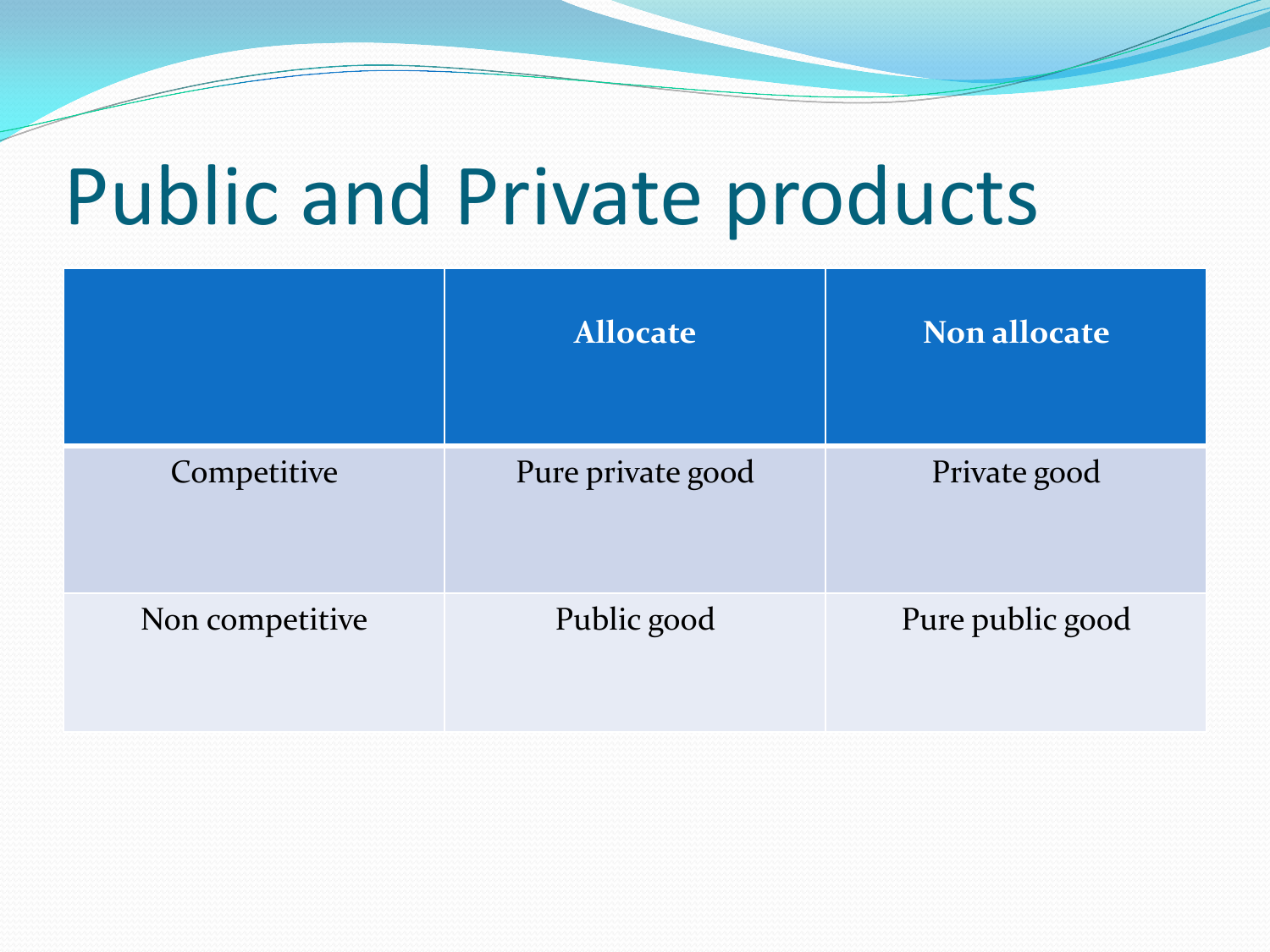|                 | <b>Allocate</b>                                | Non allocate            |
|-----------------|------------------------------------------------|-------------------------|
| Competitive     | Flight seat, Hotel beds,<br><b>Theme Parks</b> | Highways with pay tools |
| Non competitive | Public gardens                                 | <b>Public Security</b>  |

<u>a shekara ta shekara ta shekara ta shekara ta shekara ta shekara ta shekara ta shekara ta shekara ta shekara t</u>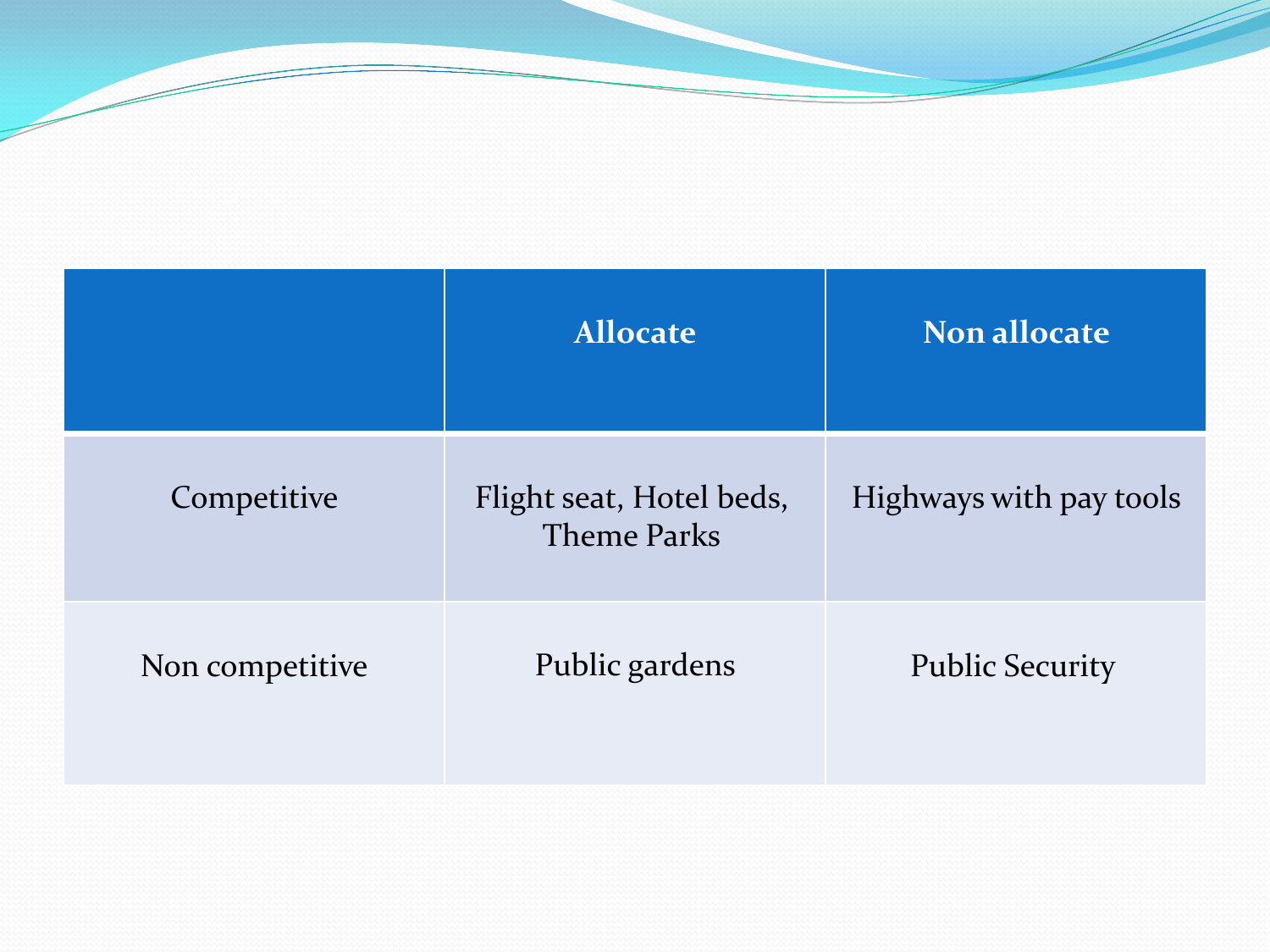The conclusion seems to be obvious:

 Governments should invest in infrastructures and private sector should focus on preparing the tourism and hospitality products

But is this the full story?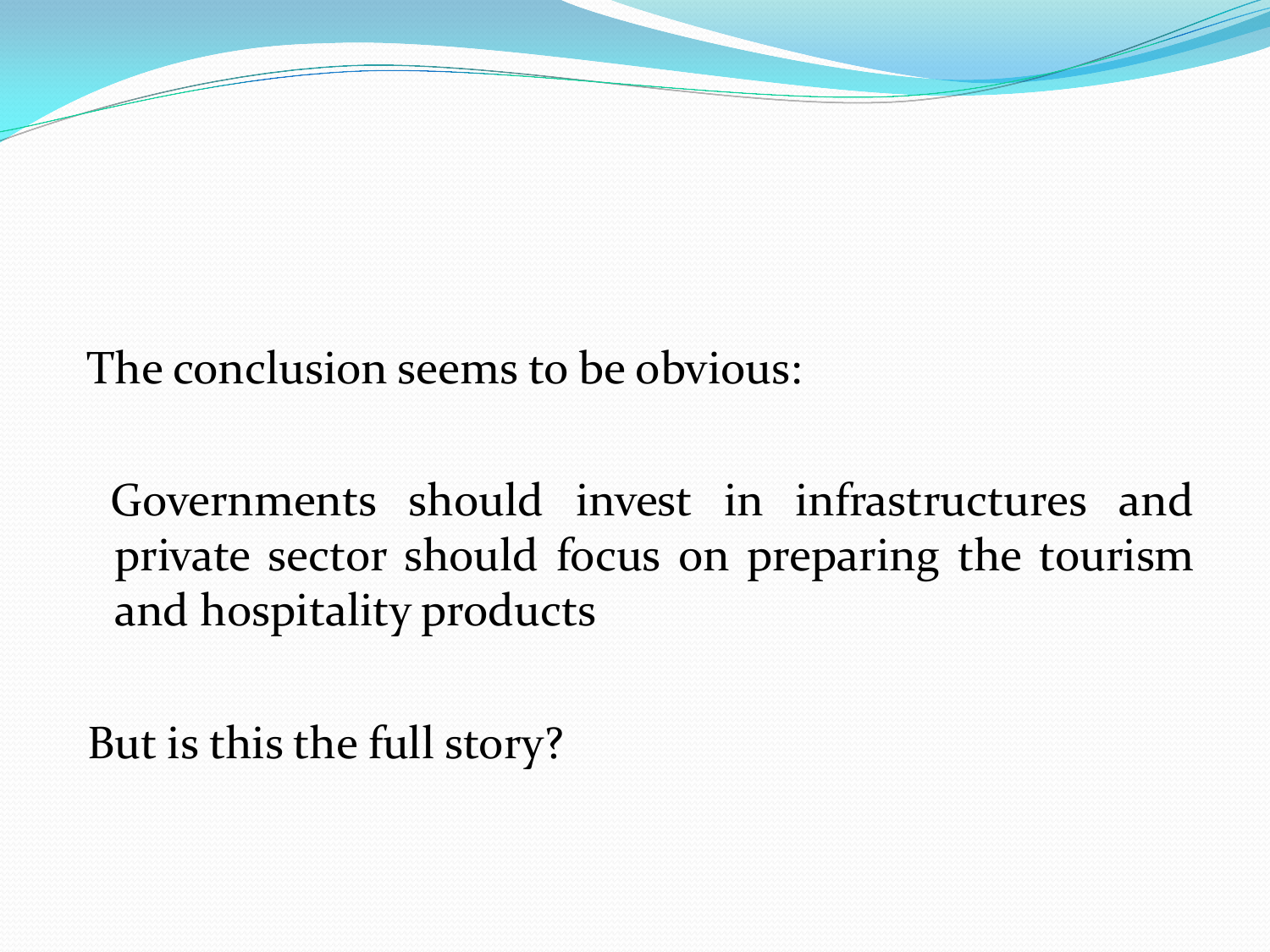## Externalities or side effects are also a great part of market failures.

 Tourism have negative side effects on the host communities, pollution, congestion, and some sociocultural effects may occur when tourism did not planned in a sustainable manner.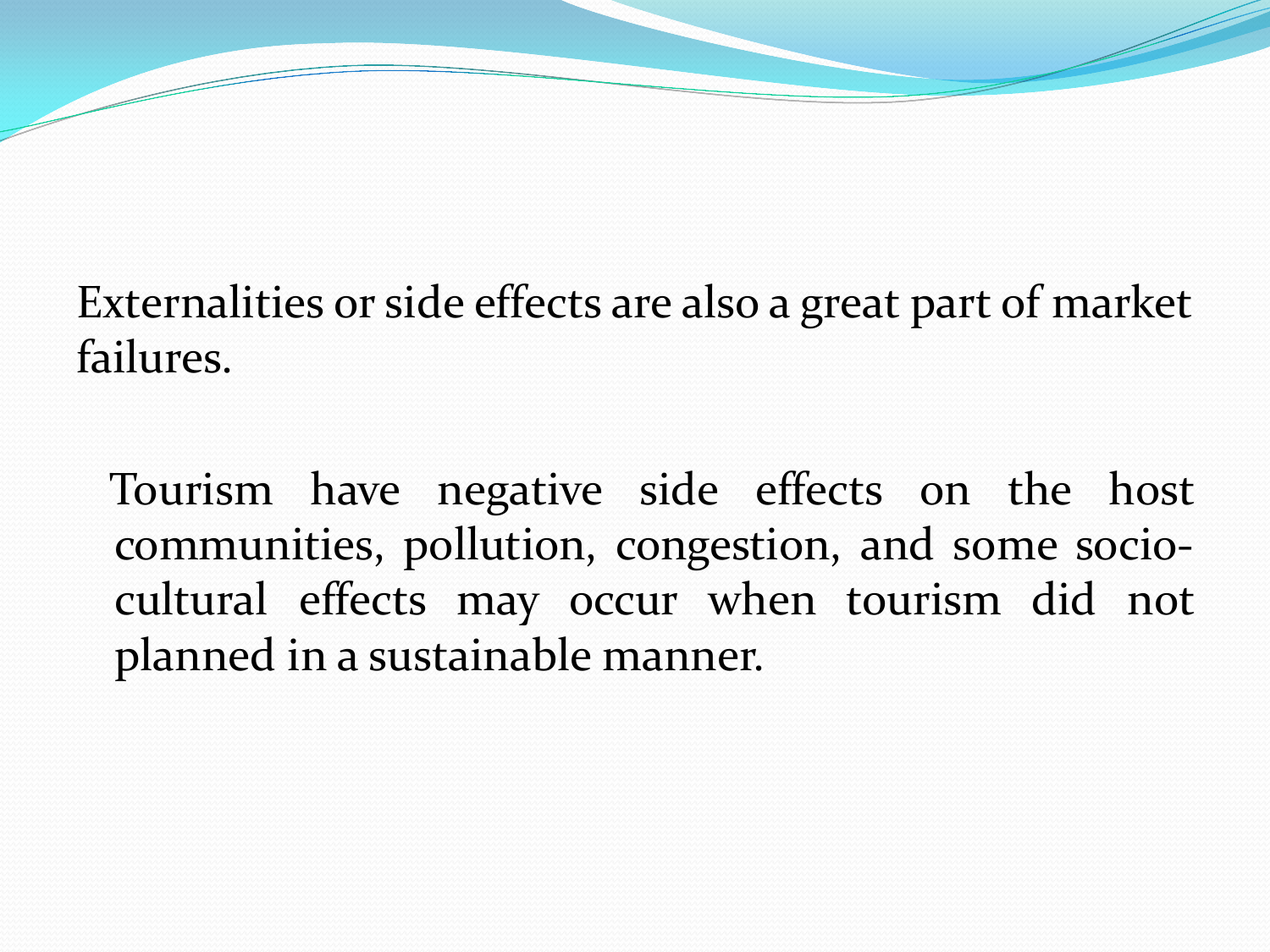When we encounter negative side effects usually the amount of market supply is over the optimal level so the role of state is to manage the tourism development through policy making and government regulations to minimize these side effects.

In example we expect the government to distribute the holidays through the year to manage the travel demand during the high seasons such as Nourooz.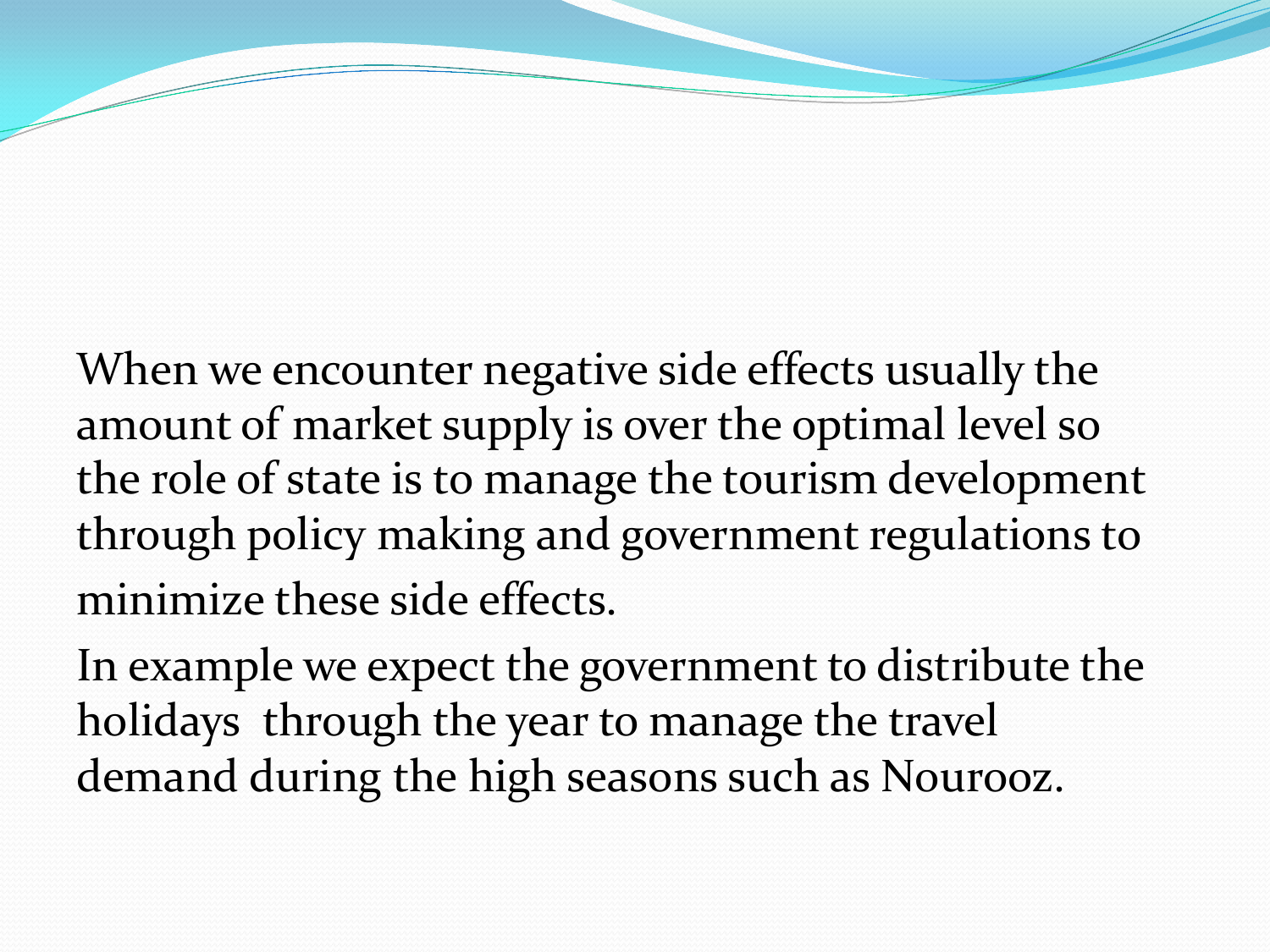From the other point of view, Tourism have positive side effects on the economy and host community:

- Spread of human values
- Conservation of environment
- Spread of global peace
- Improvement of cultural interactions and tolerance
- Supporting poor people
- Creating more jobs and more income for local community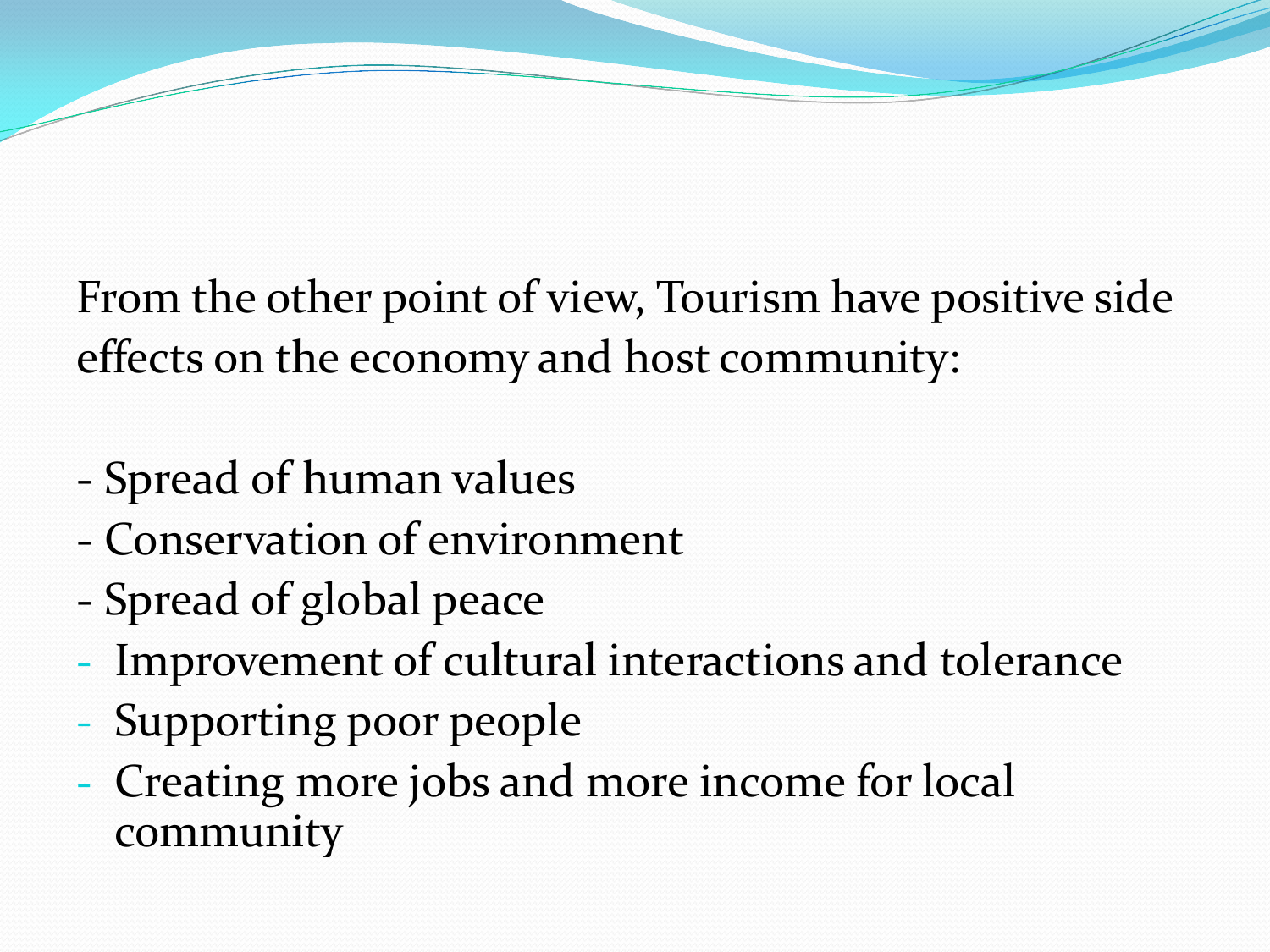Existence of positive side effects may lead to market supply less than the optimal level and make government to intervene in the economy through subsidize and regulations to improve the level of supply.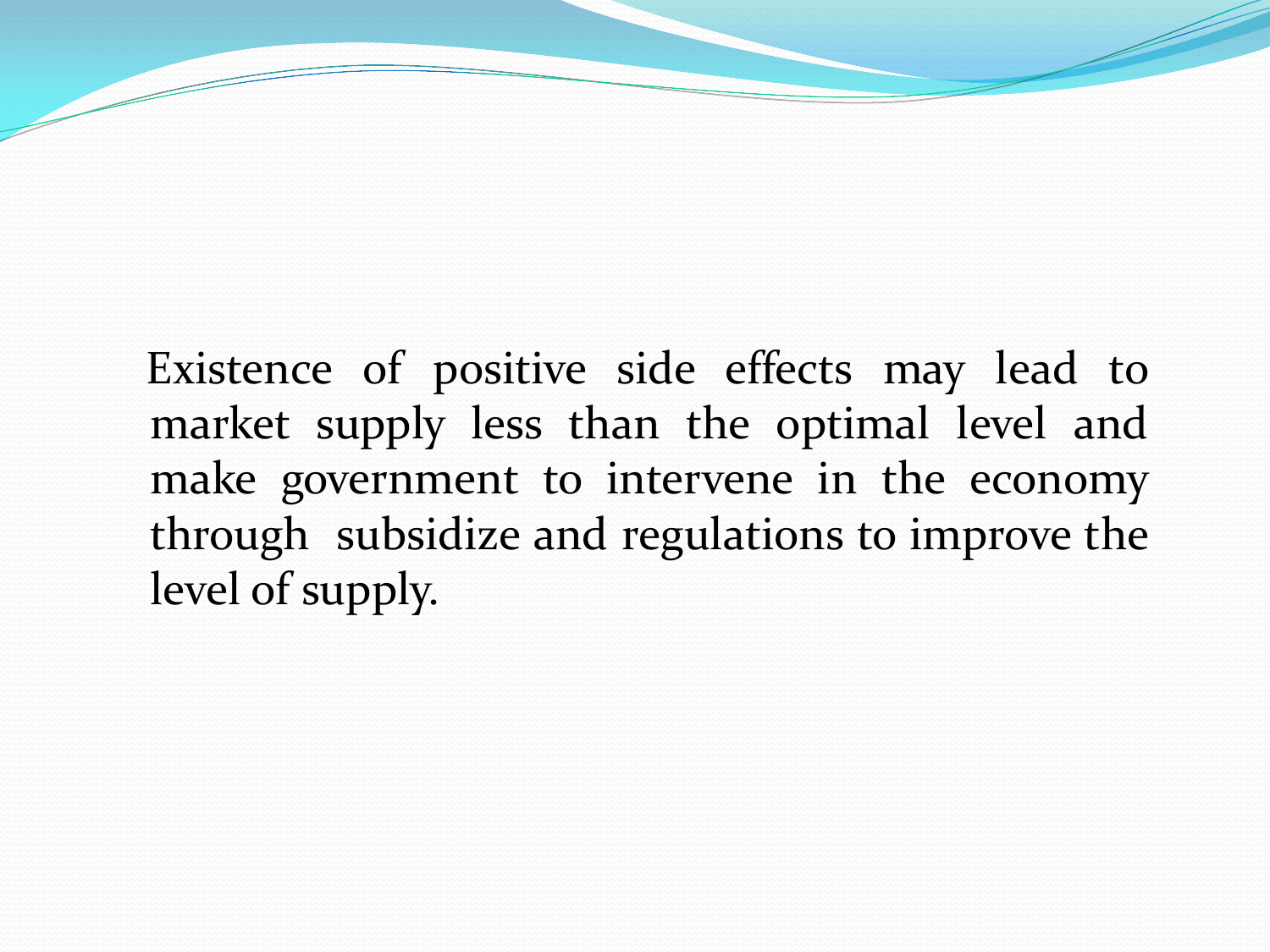## Due to the public sector economics government should:

- Produce pure public goods such as security
- Let the private sector to produce private goods such as hotel beds or flight seats. When tourism is at the beginning steps of development may we accept the intervention of state but as soon as possible the state should leave the market through privatization
- Invest in production of private goods if needed, such as highways, and let the private sector to manage them.
- Use the private sector as contractor to produce public goods through auction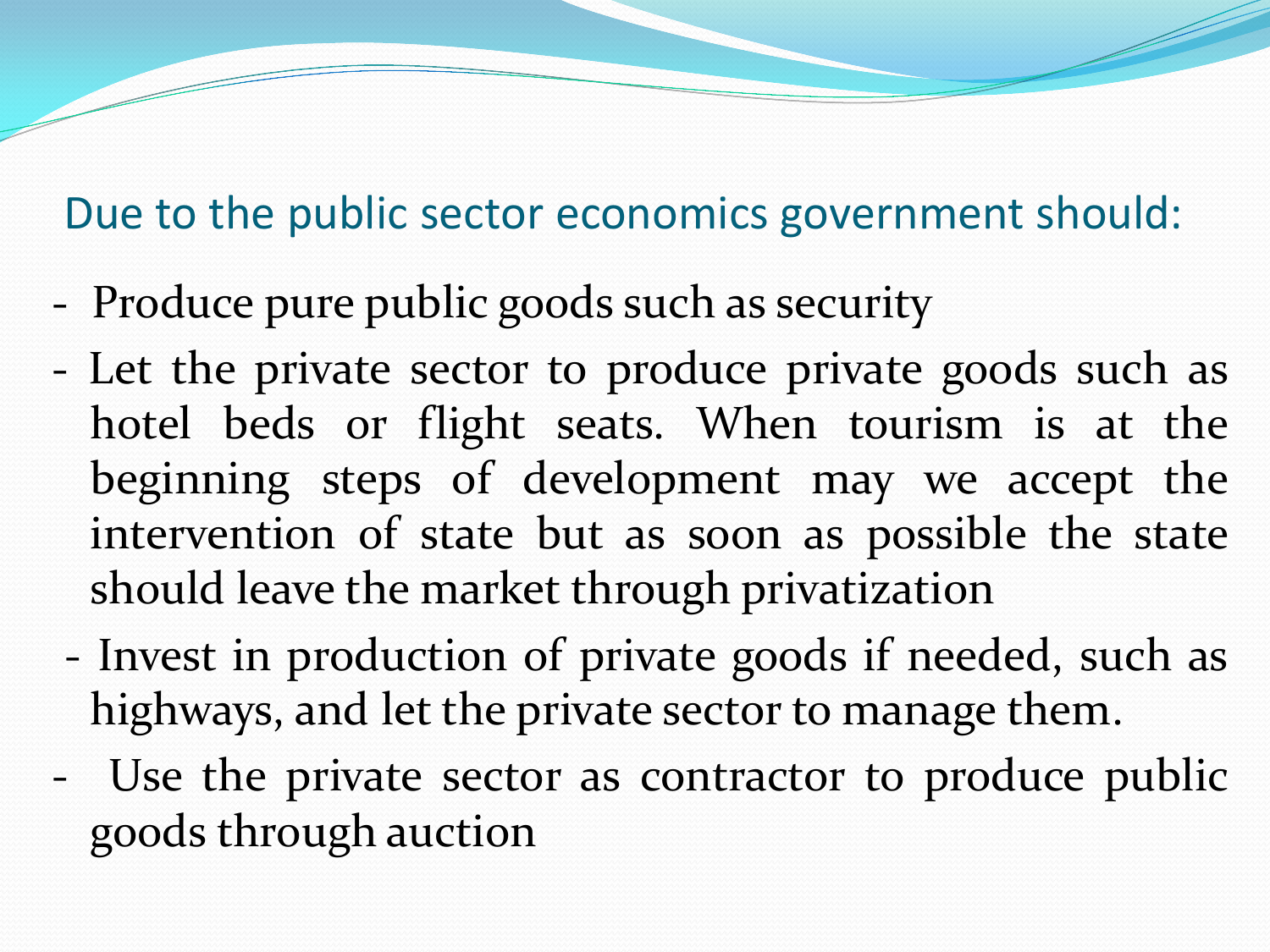- Pay more attention to privatization and deregulation as these have been stressed by Iran's macro policies - Act as a referrer for fair competition among public and private firms and among privates either domestic or foreign, that is the case mentioned by the managers of international chain hotels as their expectations from the host states to an UNCTAD study.

- Eliminate the overlap activities of some state bodies such as ministry of education in tourism and hospitality industry through the idea of supporting their stuff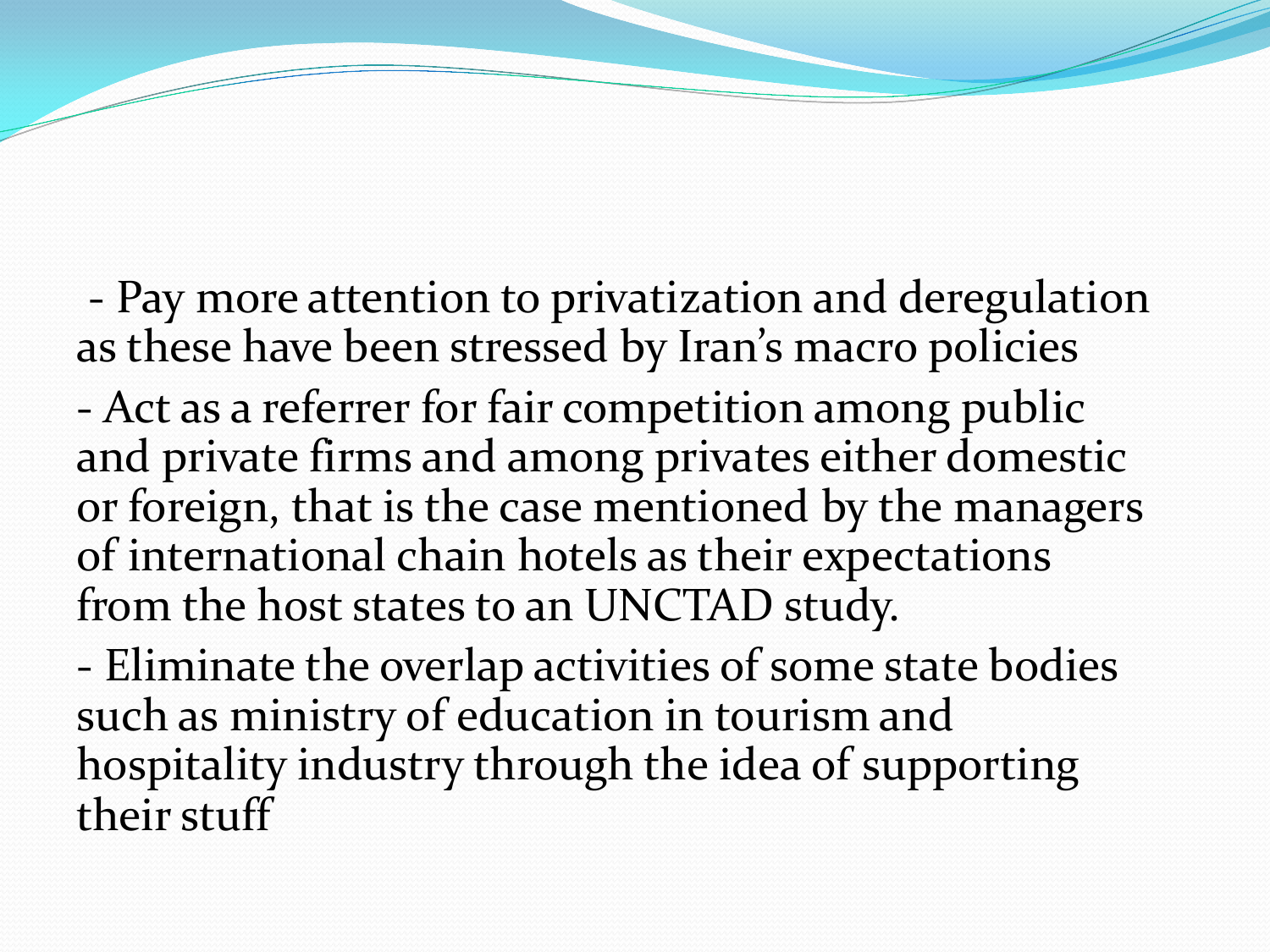- Manage demand side via distribution of holidays
- Eliminate the barriers of entry to the industry by the SMEs
- Prepare micro finance to support SMEs